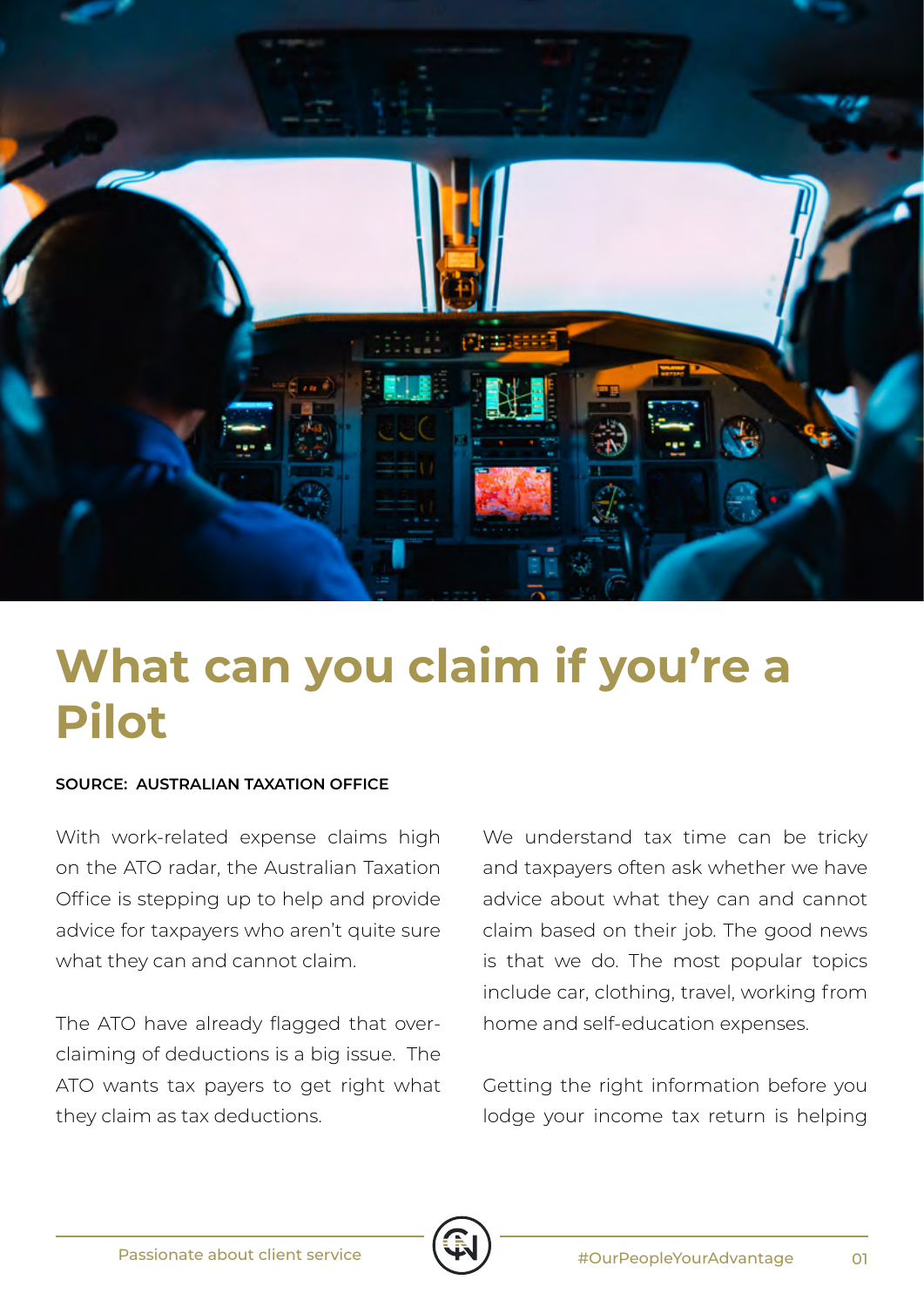our clients to get their claims right and avoid issues later on.

We want every person to have the information they need to know whether they can make a claim, to get it right, and know what records they need to keep. Understanding what you can and cannot claim will help ensure that your income tax return is processed quickly and any refund is paid as soon as possible. Most people want to lodge their income tax return with the right information and helping people to do that in the first p lace i s t he m ost efficient way to operate.

## **What you can and can't claim**

Each occupation has specific circumstances which affect what can and cannot be claimed. Here are some snippets from some ATO occupation quides. Remember, regardless of the occupation you are in, you can only claim the work-related part of expenses, and you must meet the three golden rules:

- You must have spent the money yourself and not been reimbursed;
- The claim must be directly related to earning your income; and
- You need a record to prove it.

## **Pilot employees: work-related expenses**

Common deductions include the following:

- You can claim the cost of using a car you own when you drive:
	- between separate jobs on the same day – for example, from your job as a pilot to your second job as a cadet trainer,
	- to and from an alternate workplace for the same employer on the same day – for example, from the airport to the airline training centre.
- If you receive an overtime meal allowance under an industrial law, award or agreement and it's included in your assessable income, you can claim the cost of the meal that you buy and eat when you work overtime.
- You can claim a deduction for selfeducation and study expenses if they directly relate to your current job as a pilot and they:
	- maintain or improve the skills and knowledge you need for your current duties,
	- result in or are likely to result in an increase in your income from your current employment.
- You can claim travel expenses if you're